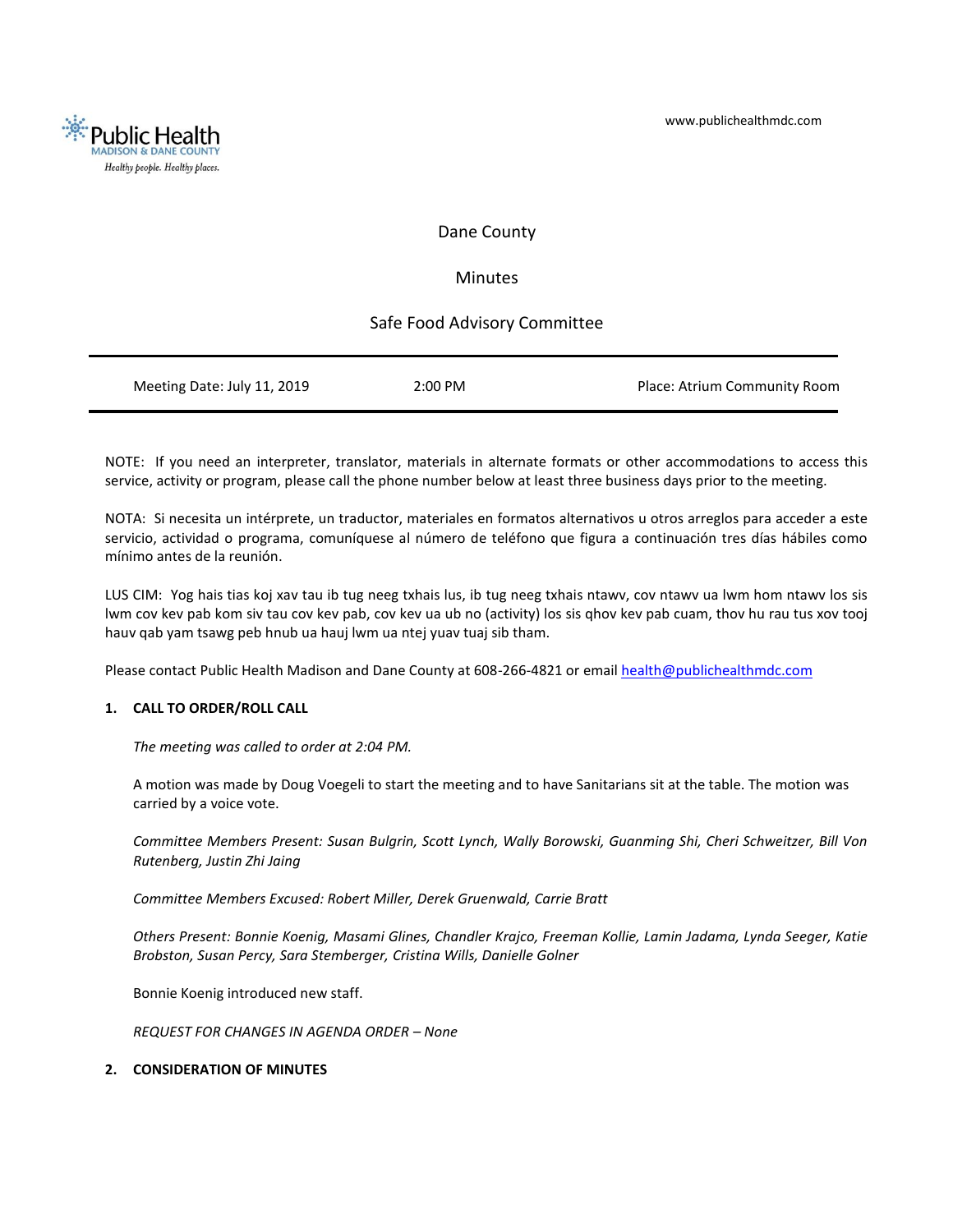#### **3. PUBLIC COMMENT**

*The committee requests you limit your comments to 5 minutes or less – None* 

### **4. DISCLOSURES AND RECUSALS**

*Members of the committee should make any required disclosures or recusals under the Ethics Code - None* 

### **5. OPERATOR ISSUES**

Susan Bulgrin dropped off some posters regarding Food Waste. The Illinois Restaurant Association in the Skokie area had a Waste Committee which gave some input regarding some posters that can be displayed in a restaurant to promote the use of only what's needed and avoid food waste. Doug Voegeli commented that it would be something it can be looked at to address some food waste issues. He will look further into this and will touch base to see if we can start using them during inspections.

Scott Lynch passed around stainless steel straw samples. Quantity price is about \$1. Their use is becoming more common. Some restaurants and hotels will add to the bill if user wants to keep them.

Wally Borowski brought up the use of borax Blue Butyl cleaner with bleach for floor cleaner. Use and effectiveness was questioned compared to enzymatic cleaner, information regarding use was requested.

Cheri Schweitzer brought up use of isopropyl sanitizing wiping towels as opposed to reusable wiping towels with sanitizer solution. The isopropyl effectiveness and approval were unknown and PHMDC agreed to look into further. Doug Voegeli commented that Food Code would probably allow a single use towel, as the reusable ones tend to get smelly, especially if not changed out on a regular basis. More to be considered.

Cheri Schweitzer handed out samples of Sani Professional – Table Turners cleaning wipes. The idea of single use cleaning wipes instead of a bucket & wet cloth was discussed as a possible approved item. PHMDC will review and get back to the committee.

Wally Borowski mentioned that he recently attended the Chicago Food and Restaurant Show and a manufacturer had a spray bottle of wiping solution they claim that's effective for norovirus. Its effectiveness was discussed.

Susan Bulgrin commented regarding something that came from the Wisconsin Restaurant Association for Hospitality/Restaurant regarding mandatory scheduling two weeks in advance. Is this something that is being looked at the legislative level? If the scheduled is changed, or someone is being sent home due to a slow day, do they still have to get paid for that time period? This is currently being looked into legislation in Illinois and is facing pushback because if goes into the hospitality area it could also go into hospitals and other places, this could be of big impact for everyone.

Another committee member mentioned that several operators are looking for kitchen space for rent. Are there any other places available besides the Feed Kitchen? Slide, Badger Prairie and Capitol Kitchen Rentals were brought up as possible places for kitchen rentals. Badger Rock School was also mentioned as possible rental space.

PHMDC will look further into Capitol Kitchen Rentals.

#### **6. DIRECTOR'S REPORT**

Doug Voegeli introduced Bonnie Koenig as the new supervisor in Licensed Establishments.

Contract obligations were missed this year for the first time. This means we did not complete 100% of our annual inspections. Around 70-75% were completed, missing a significant number. Doug will write a memo to the State to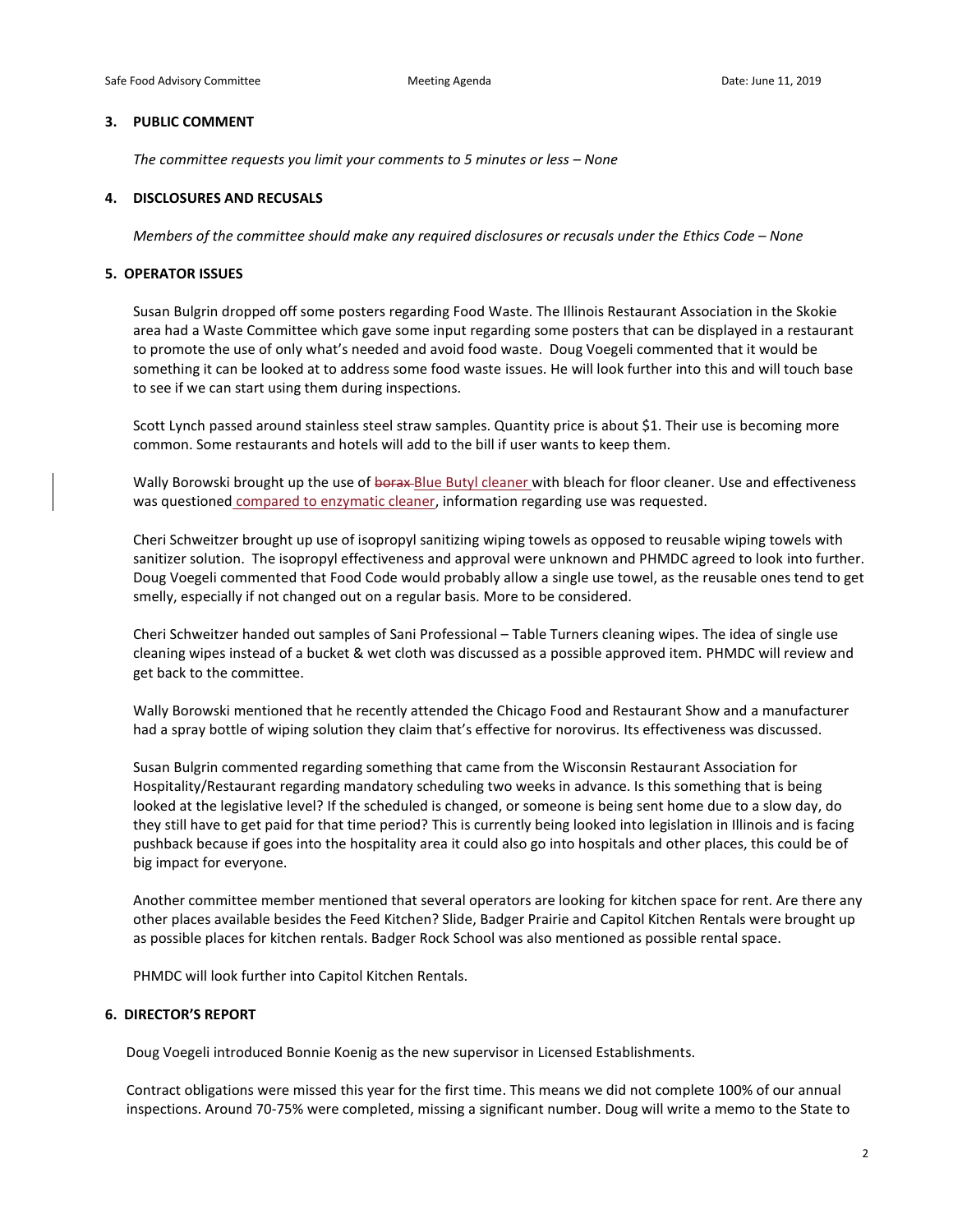let them know contact requirements were missed this year and several reasons why. Some revenue was lost in another part of our department, the Laboratory lost a \$200, 000 contract. In order to keep the laboratory running, significant changes were made. One of those changes is that Lynda Seeger changed her job duties from a Chemist to a Sanitarian. Budget was met and other positions got approved and we are now fully staffed, ensuring that we can complete this year's contract.

Doug is part of a State group on temporaries and mobiles. There has been a lot of issues between temporaries and mobiles across the state for an agreement that will allow mobile restaurant licenses from other jurisdictions to operate across the state. There will be a baseline standard that everyone will have to meet. State licenses will be accepted here, operators will get licensed where they process the food. Right now some people have a State license because the cross Dane County lines, that will no longer be allowed. They will have to have a license by PHMDC and that license will be recognized everywhere; and, vice versa, if someone is working at a state area and have a State license, that license will be accepted here. This will eliminate dual licensing and allow travel thought the state without having to get another license or an inspection fee. More information will be put out at renewal time.

Restaurant grading was brought up. There has been a pushback from the restaurant industry regarding this. Doug mentioned that we are not looking into a grading system in Dane County.

### **7. FOOD PROGRAM REPORT**

Environmental Health Services Supervisor or Public Health Sanitarian

- o New Staff introductions Bonnie Koenig
- o Fee Increases/Sliding Scale (Doug Voegeli) PHMDC is looking at a fee increase this year of 17%, also implementation of sliding scale for re-inspections and subsequent re-inspections. Doug will present these fees to the Common Council, the Board of Supervisors, Finance Committee and the Personnel and Finance Committee. Feedback from the SFAC was requested. Upon approval the 17% fee increase will take effect January 1, 2020. This is a 10% increase from the last time fees were increased, the other 7% is for an additional Sanitarian and an additional Supervisor. Hiring an additional Sanitarian will ensure that our numbers are where they need to be according to FDA guidelines. Questions regarding budget, establishment turnover and staff workloads were brought up and answered by Doug Voegeli.
- o Recent FBIs and FBI Data Analysis Bonnie Koenig addressed recent FBI outbreaks in our community and impact of media coverage on these reports. Chandler Krajco reviewed FBI data for last year and 2017. In the 2017-2018 licensing year most of the restaurants that had confirmed FBI outbreaks were the Moderate/fast food restaurants, 71% of those outbreaks were norovirus and the national average is 54%. There is a great opportunity to work with the restaurant community to bring these percentages down and prevent more outbreaks. Public education regarding FBI's was discussed.
- o Customer Satisfaction Survey (Bonnie Koenig) Survey drafted by Chandler Krajco, AHEC Intern. Questions on survey presented to FSAC for grading. Different incentives were suggested such as gift cards or a raffle entry for a free license renewal for all operators that complete the survey.
- o Safe Food Videos Chandler Krajco, AHEC Intern presented video on Food Safety

## **8. ACTION ITEMS**

o None

## **9. FUTURE MEETING ITEMS AND DATES**

o Survey Gizmo Interest Survey – to be completed before next meeting. [https://www.surveygizmo.com/s3/5115543/September-17-2019-Interest-Survey](https://urldefense.proofpoint.com/v2/url?u=https-3A__www.surveygizmo.com_s3_5115543_September-2D17-2D2019-2DInterest-2DSurvey&d=DwMGaQ&c=byefhD2ZumMFFQYPZBagUCDuBiM9Q9twmxaBM0hCgII&r=fn0sFmQLFvz7Zh2tp-kU7YCCFpGB2SVgV9HGkQZ4KbY&m=LdacLr8i9wA45NEY-RrTnDXL3rh_FiFyqRCvJLzWsR8&s=RSSOixp15Ld69qbJ0dhnJ03zq6K-tVdkQek49So3WEg&e=)